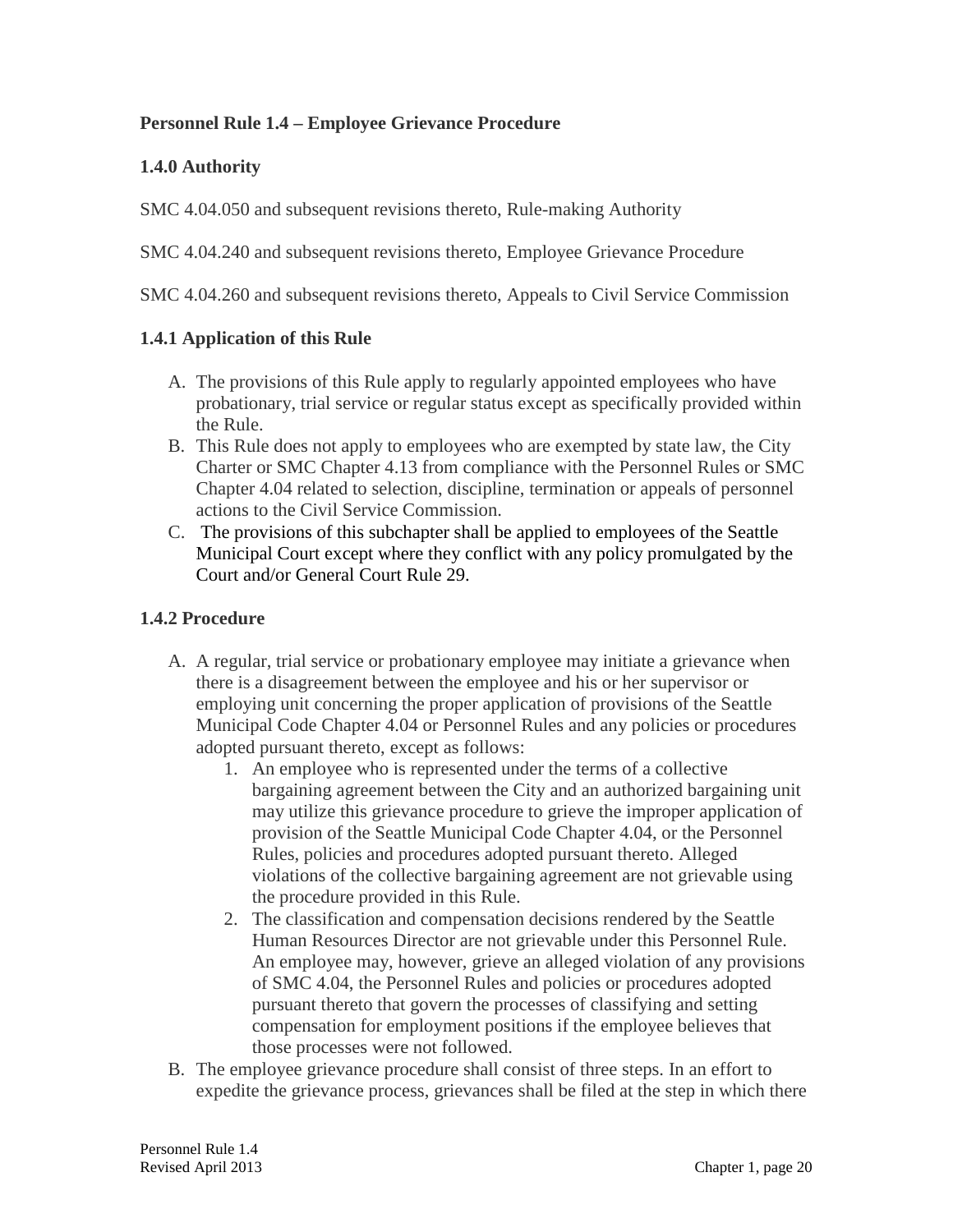is authority to adjudicate, provided that the supervisor(s) be notified of any step that is skipped. If the employee and the department are not able to agree on which step the grievance shall be initiated, the employee shall file the grievance at Step One. The employee and his or her departmental management shall make a reasonable effort to settle grievances at the lowest possible step.

- 1. Step One. The employee shall present a written request for a meeting with his or her immediate supervisor within 20 calendar days following the grievable incident. At the meeting, the employee shall identify
	- a. The grievable incident;
	- b. The provision of Seattle Municipal Code Chapter 4.04 or the Personnel Rule or policy or procedure adopted pursuant thereto that he or she believes was improperly applied; and
	- c. The remedy he or she seeks.

Within 14 calendar days of the meeting, the supervisor shall provide a response, verbally or in writing, to the grievant, indicating whether the supervisor found that the grievance has merit, the reasons for that determination, and, if the grievance has merit, what remedy he or she proposes.

If the supervisor does not have the authority to resolve the grievance or denies the grievance at Step One, the supervisor shall instruct the employee that he or she may proceed to Step Two.

2. Step Two. If the grievance is not resolved at Step One, the employee shall present the grievance in writing to his or her division director within 14 calendar days following receipt of the Step One response. The employee's written description of his or her grievance must be signed and dated and shall include the information provided at Step One as well as an explanation of why the employee found the Step One outcome unacceptable. If the grievance is initially submitted at Step Two, the employee shall present the grievance in writing to his or her division director within 20 calendar days of the grievable incident. The employee's written description of his or her grievance must be signed and dated and shall include the information required at Step One.

The division director shall provide a written response within 14 calendar days of the presentation of the Step Two grievance, informing the grievant of the outcome of his or her review and any proposed remedy. Denial of the grievance shall permit the employee to proceed to Step Three.

If the division director denies the grievance, does not have the authority to resolve the grievance, or if the division director is the employee's immediate supervisor and has responded to the grievance at Step One, the division director shall instruct the employee that he or she may proceed to Step Three.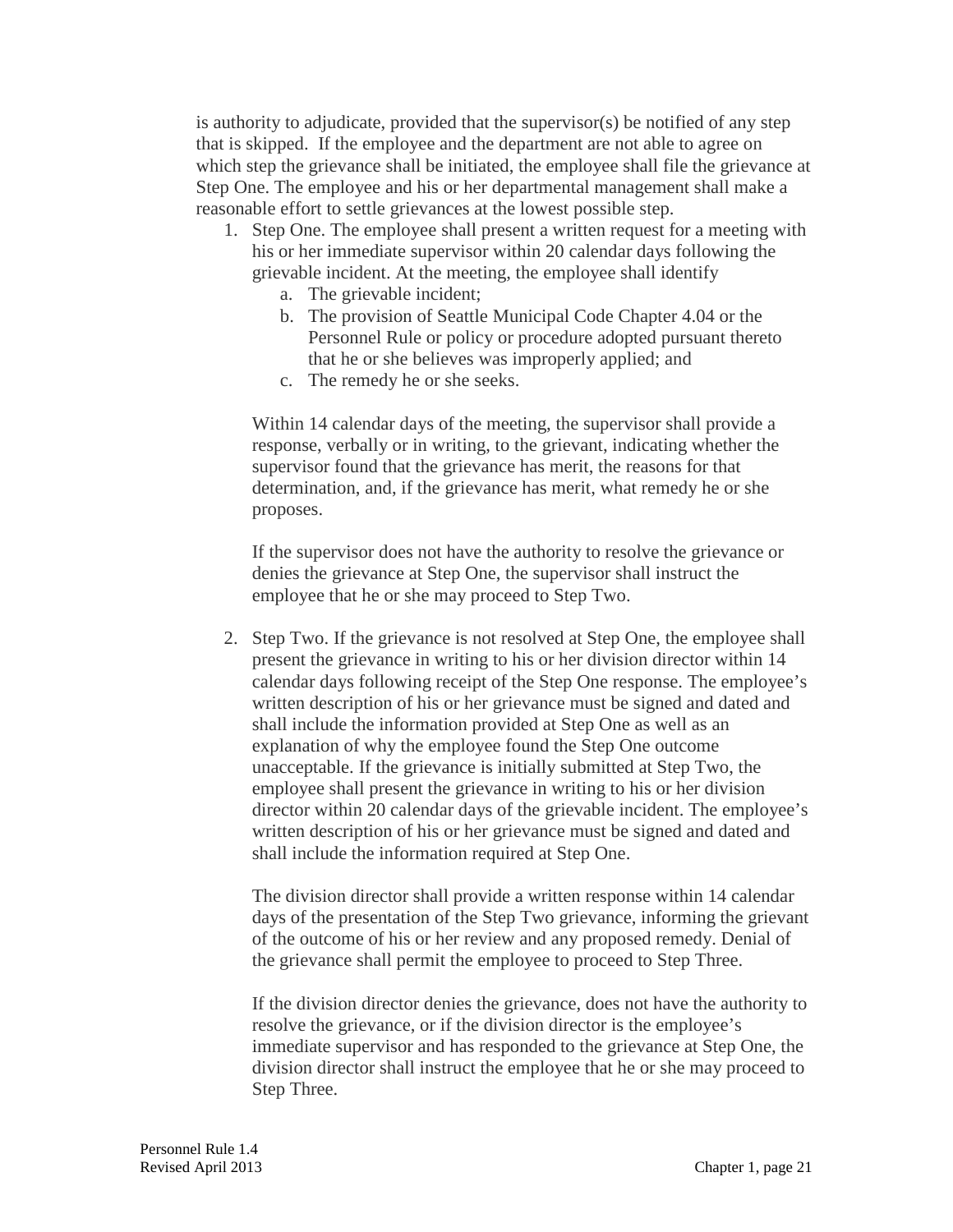- 3. Step Three. If the grievance is not resolved at Step Two, the employee shall submit a Step Three grievance to the City Seattle Human Resources Director within 14 calendar days after the date of the division director's response. The Step Three grievance shall consist of:
	- a. The written Step Two grievance;
	- b. The division director's response to the Step Two grievance;
	- c. An explanation of any and all reason(s) the employee finds the Step Two response unacceptable; and
	- d. A cover sheet signed and dated by the grievant that clearly identifies the submittal as a Step Three grievance.

If the grievance is initially submitted at Step Three, the employee shall present the grievance in writing to the Seattle Human Resources Director within 20 calendar days of the grievable incident. The employee's written description of his or her grievance must be signed and dated and shall include the information required at Step One.

The Seattle Human Resources Director shall review the grievance and may meet with the grievant and any other individuals the Director identifies as having additional relevant information about the grievable incident. The Seattle Human Resources Director shall provide a report of his or her investigation to the grievant and the grievant's appointing authority within 14 calendar days after receipt of the Step Three grievance or within 7 calendar days after meeting with the grievant, whichever is later.

In addition, the Seattle Human Resources Director shall provide to the appointing authority a confidential recommendation for resolution of the grievance. The appointing authority may consider the Seattle Human Resources Director's recommendation for resolution, but he or she shall be responsible for determining the grievance resolution.

The appointing authority will answer the grievance setting forth his or her decision in writing within seven (7) calendar days after receipt of the Seattle Human Resources Director's recommendation. The appointing authority shall notify the employee of his or her right to appeal the suspension, demotion or termination to the Civil Service Commission.

C. The timelines provided in Personnel Rule 1.4.2 B may be extended by mutual written agreement of the aggrieved employee and the appropriate management representative at the relevant step. The employee's failure to comply with these timelines, absent an agreement to extend them, shall constitute his or her withdrawal of the grievance. Failure of the appropriate management representative to comply with these timelines shall allow the employee to proceed to the next step.

# **1.4.3 Alternative Dispute Resolution**